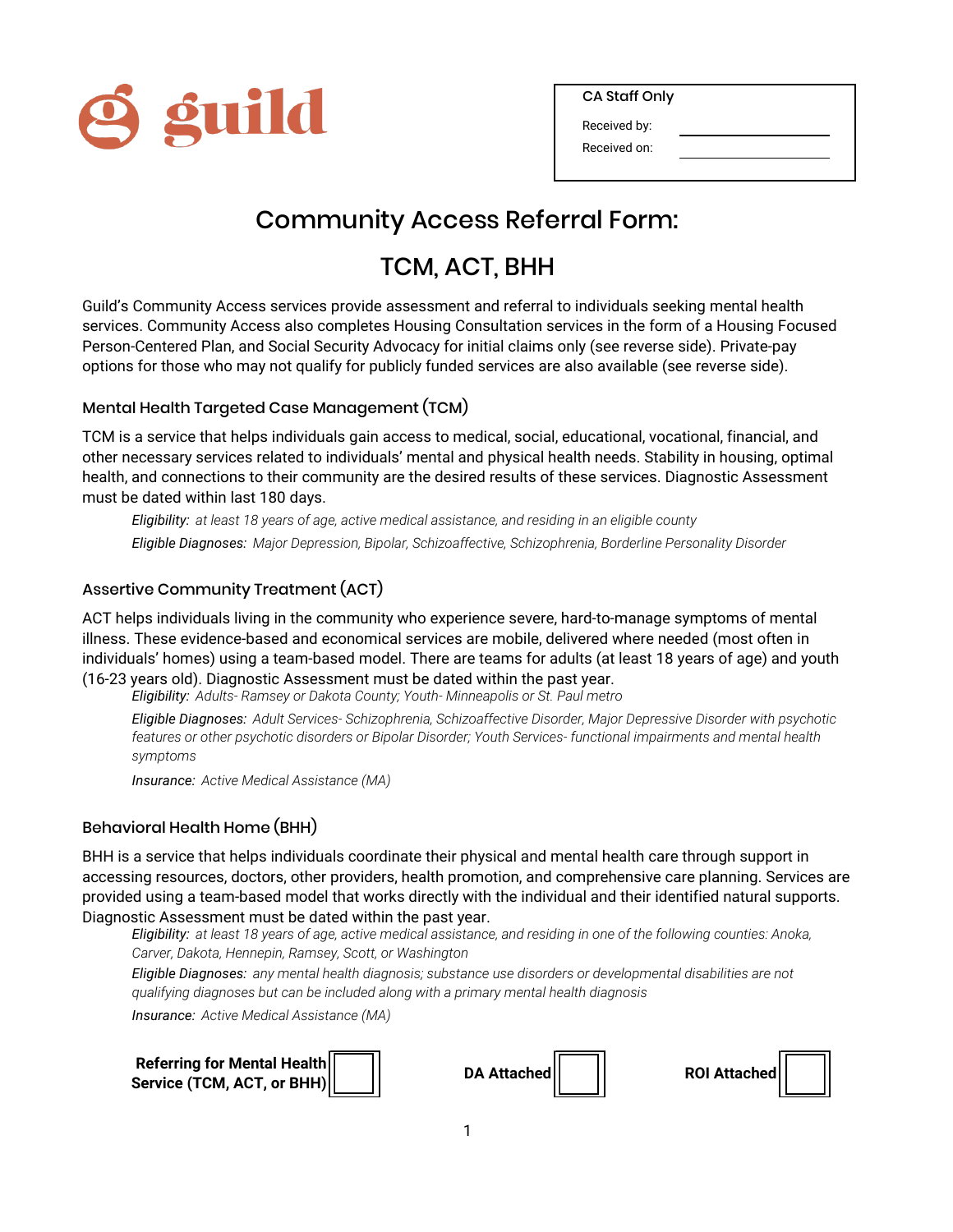

# Community Access Referral Form: Housing Consultation & Social Security Advocacy

#### Housing Consultation

Housing Consultation is service to develop a person-centered plan for people without MA case management or waivered services. Housing consultation services are available once annually. Additional sessions are allowed if a person wants to change housing transition or housing sustaining provider or experiences a significant change in circumstance that requires a new person-centered plan.

*Eligibility: at least 18 years of age, active medical assistance, and residing in one of the following counties: Anoka, Carver, Dakota, Hennepin, Ramsey, Scott, or Washington*

*Eligible Diagnoses: any disabling condition, housing instability, and requiring assistance in one of the following areas: communication, mobility, decision-making, or managing challenging behaviors.*



#### Social Security Advocacy

Social Security Advocacy is a program to help individuals apply for an initial claim for Social Security benefits. If an application has already been started, contact Disability Hub (1-866-333-2466 or

https://www.disabilityhubmn.org/) for further resources and guidance.

*Eligibility:*

- *Have never applied for Social Security benefits before*
- *Between ages 18-65*
- *Homeless or at risk of homelessness*
- *Physical or mental disability*
- *Currently receiving medical or mental health treatment for disabling condition*
- *Not currently working or can't earn more than \$1,200 per month*



| <b>ROI Attached</b> |  |
|---------------------|--|
|                     |  |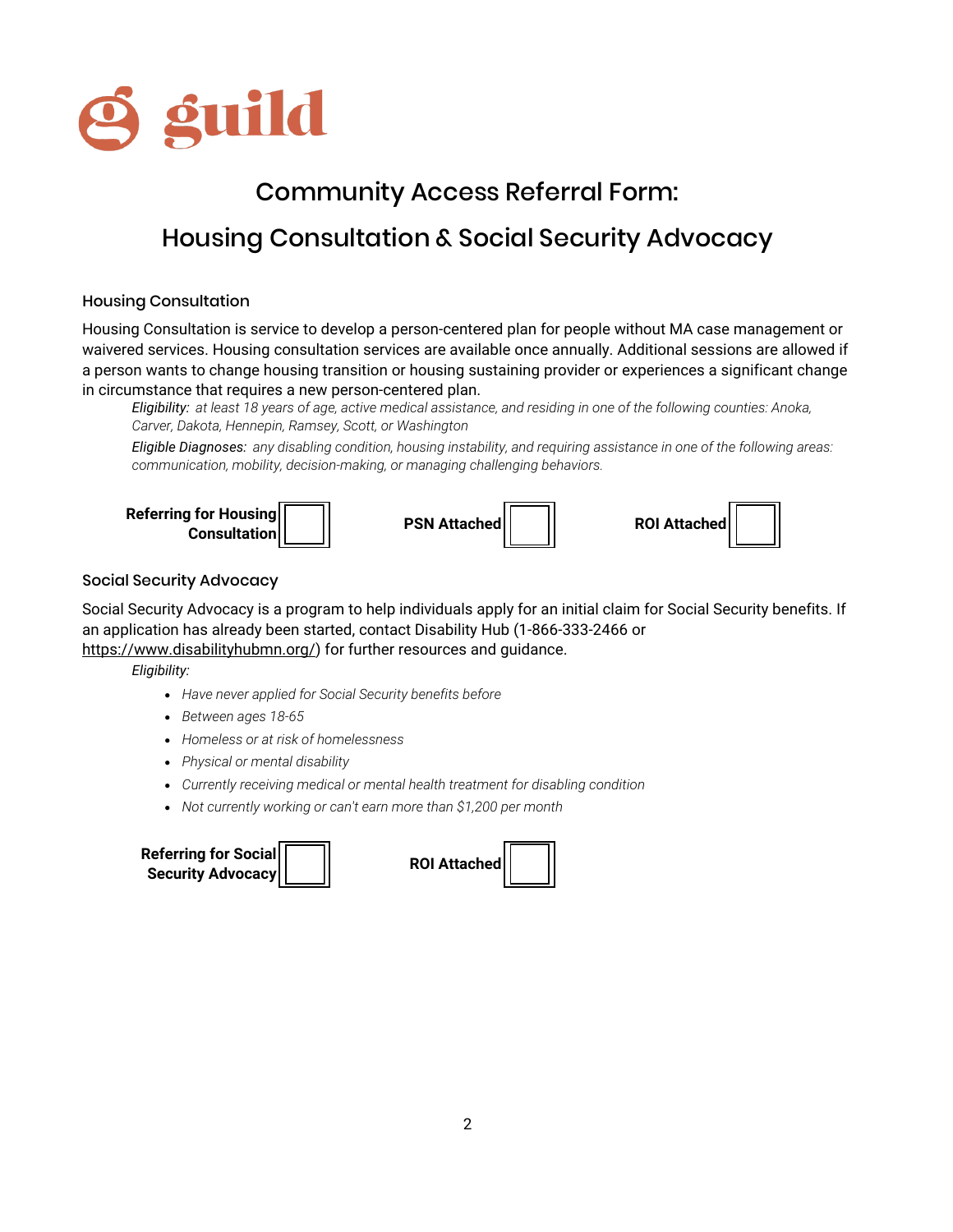

### Community Access Referral Form

Please fill out the next page of this form and fax to 651-209-0148 ATTN: CA along with a copy of a diagnostic assessment, medical records, Professional Statement of Need, MN Choices Assessment, or any other documentation to support eligibility determination. If the diagnostic assessment was completed by a different provider, please include a release for them as well. Call 651-925-8490 with questions about services.

For referral to or information on other Guild programs:

*Community Support Program: drop-in member center which offers recreation, social, and other opportunities for Dakota County Residents: call 651-457-2248.*

*Maureen's House: mental health crisis stabilization program where people can stay up to 10 days: call 612-267-5242.*

*Main IRTS intake: call 651-262-2330.*

*Guild South: Intensive Residential Treatment Services- 90-day mental health treatment program: call 612-267-5242.*

*Guild Crisis and Recovery Center, Scott County: mental health crisis stabilization and residential treatment program: call 651-457-2248.*

### Please complete the following page